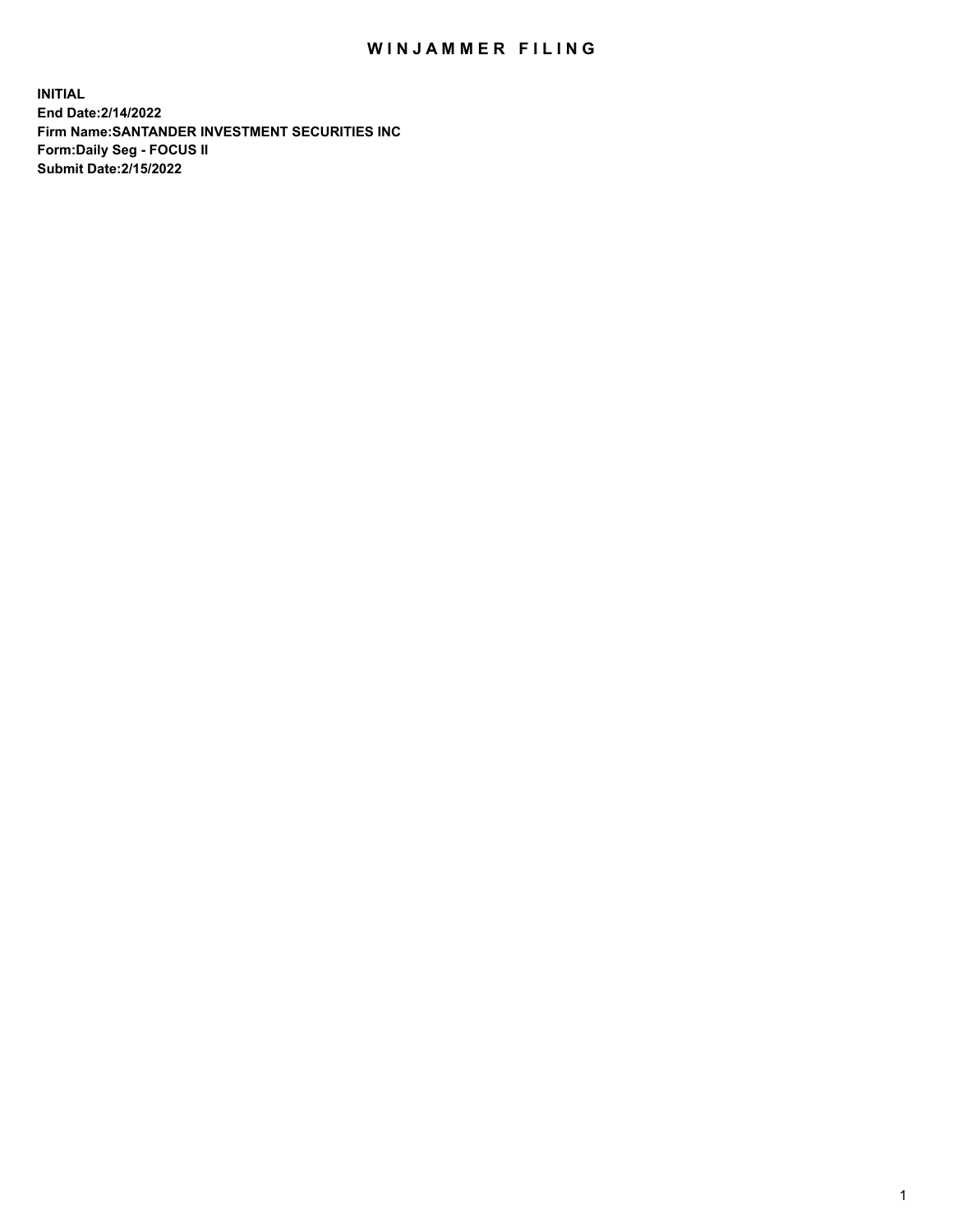**INITIAL End Date:2/14/2022 Firm Name:SANTANDER INVESTMENT SECURITIES INC Form:Daily Seg - FOCUS II Submit Date:2/15/2022 Daily Segregation - Cover Page**

Name of Company **SANTANDER INVESTMENT SECURITIES INC** Contact Name **Richard Ro** Contact Phone Number **(212) 350-3662** Contact Email Address **richard.ro@santander.us** FCM's Customer Segregated Funds Residual Interest Target (choose one): a. Minimum dollar amount: ; or **70,000,000** b. Minimum percentage of customer segregated funds required:% ; or **0** c. Dollar amount range between:and; or **0 0** d. Percentage range of customer segregated funds required between:% and%. **0 0** FCM's Customer Secured Amount Funds Residual Interest Target (choose one): a. Minimum dollar amount: ; or **0** b. Minimum percentage of customer secured funds required:% ; or **0** c. Dollar amount range between:and; or **0 0** d. Percentage range of customer secured funds required between:% and%. **0 0** FCM's Cleared Swaps Customer Collateral Residual Interest Target (choose one): a. Minimum dollar amount: ; or **0** b. Minimum percentage of cleared swaps customer collateral required:% ; or **0**

c. Dollar amount range between:and; or **0 0** d. Percentage range of cleared swaps customer collateral required between:% and%. **0 0**

Attach supporting documents CH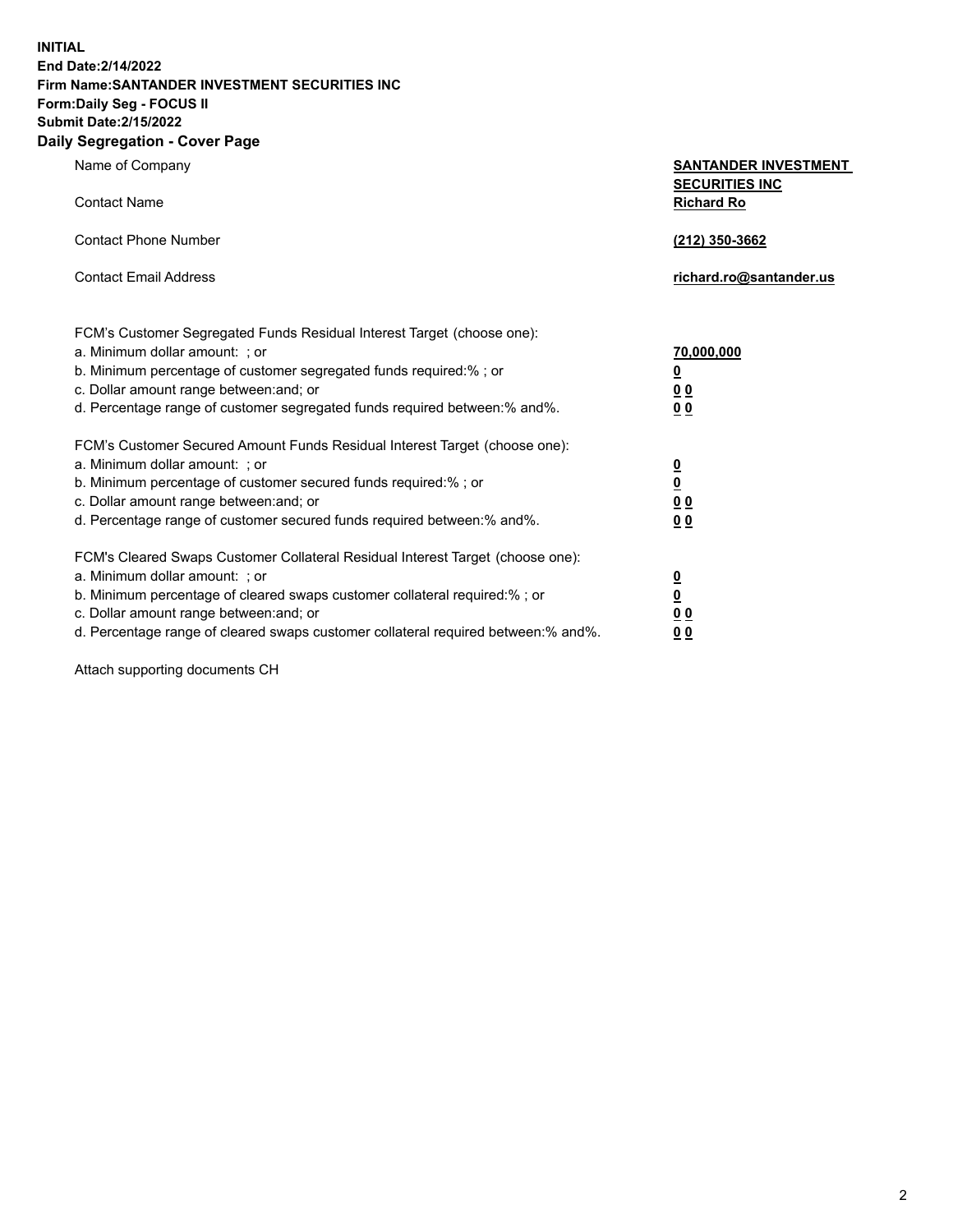## **INITIAL End Date:2/14/2022 Firm Name:SANTANDER INVESTMENT SECURITIES INC Form:Daily Seg - FOCUS II Submit Date:2/15/2022 Daily Segregation - Secured Amounts**

|     | Foreign Futures and Foreign Options Secured Amounts                                         |                   |
|-----|---------------------------------------------------------------------------------------------|-------------------|
|     | Amount required to be set aside pursuant to law, rule or regulation of a foreign            | $0$ [7305]        |
|     | government or a rule of a self-regulatory organization authorized thereunder                |                   |
| 1.  | Net ledger balance - Foreign Futures and Foreign Option Trading - All Customers             |                   |
|     | A. Cash                                                                                     | $0$ [7315]        |
|     | B. Securities (at market)                                                                   | $0$ [7317]        |
| 2.  | Net unrealized profit (loss) in open futures contracts traded on a foreign board of trade   | $0$ [7325]        |
| 3.  | Exchange traded options                                                                     |                   |
|     | a. Market value of open option contracts purchased on a foreign board of trade              | $0$ [7335]        |
|     | b. Market value of open contracts granted (sold) on a foreign board of trade                | $0$ [7337]        |
| 4.  | Net equity (deficit) (add lines 1. 2. and 3.)                                               | $0$ [7345]        |
| 5.  | Account liquidating to a deficit and account with a debit balances - gross amount           | $0$ [7351]        |
|     | Less: amount offset by customer owned securities                                            | 0 [7352] 0 [7354] |
| 6.  | Amount required to be set aside as the secured amount - Net Liquidating Equity              | $0$ [7355]        |
|     | Method (add lines 4 and 5)                                                                  |                   |
| 7.  | Greater of amount required to be set aside pursuant to foreign jurisdiction (above) or line | $0$ [7360]        |
|     | 6.                                                                                          |                   |
|     | FUNDS DEPOSITED IN SEPARATE REGULATION 30.7 ACCOUNTS                                        |                   |
| 1.  | Cash in banks                                                                               |                   |
|     | A. Banks located in the United States                                                       | $0$ [7500]        |
|     | B. Other banks qualified under Regulation 30.7                                              | 0 [7520] 0 [7530] |
| 2.  | Securities                                                                                  |                   |
|     | A. In safekeeping with banks located in the United States                                   | $0$ [7540]        |
|     | B. In safekeeping with other banks qualified under Regulation 30.7                          | 0 [7560] 0 [7570] |
| 3.  | Equities with registered futures commission merchants                                       |                   |
|     | A. Cash                                                                                     | $0$ [7580]        |
|     | <b>B.</b> Securities                                                                        | $0$ [7590]        |
|     | C. Unrealized gain (loss) on open futures contracts                                         | $0$ [7600]        |
|     | D. Value of long option contracts                                                           | $0$ [7610]        |
|     | E. Value of short option contracts                                                          |                   |
| 4.  |                                                                                             | 0 [7615] 0 [7620] |
|     | Amounts held by clearing organizations of foreign boards of trade<br>A. Cash                |                   |
|     | <b>B.</b> Securities                                                                        | $0$ [7640]        |
|     |                                                                                             | $0$ [7650]        |
|     | C. Amount due to (from) clearing organization - daily variation                             | $0$ [7660]        |
|     | D. Value of long option contracts                                                           | $0$ [7670]        |
| 5.  | E. Value of short option contracts                                                          | 0 [7675] 0 [7680] |
|     | Amounts held by members of foreign boards of trade                                          |                   |
|     | A. Cash                                                                                     | $0$ [7700]        |
|     | <b>B.</b> Securities                                                                        | $0$ [7710]        |
|     | C. Unrealized gain (loss) on open futures contracts                                         | $0$ [7720]        |
|     | D. Value of long option contracts                                                           | $0$ [7730]        |
|     | E. Value of short option contracts                                                          | 0 [7735] 0 [7740] |
| 6.  | Amounts with other depositories designated by a foreign board of trade                      | 0 [7760]          |
| 7.  | Segregated funds on hand                                                                    | $0$ [7765]        |
| 8.  | Total funds in separate section 30.7 accounts                                               | $0$ [7770]        |
| 9.  | Excess (deficiency) Set Aside for Secured Amount (subtract line 7 Secured Statement         | $0$ [7380]        |
|     | Page 1 from Line 8)                                                                         |                   |
| 10. | Management Target Amount for Excess funds in separate section 30.7 accounts                 | $0$ [7780]        |
| 11. | Excess (deficiency) funds in separate 30.7 accounts over (under) Management Target          | $0$ [7785]        |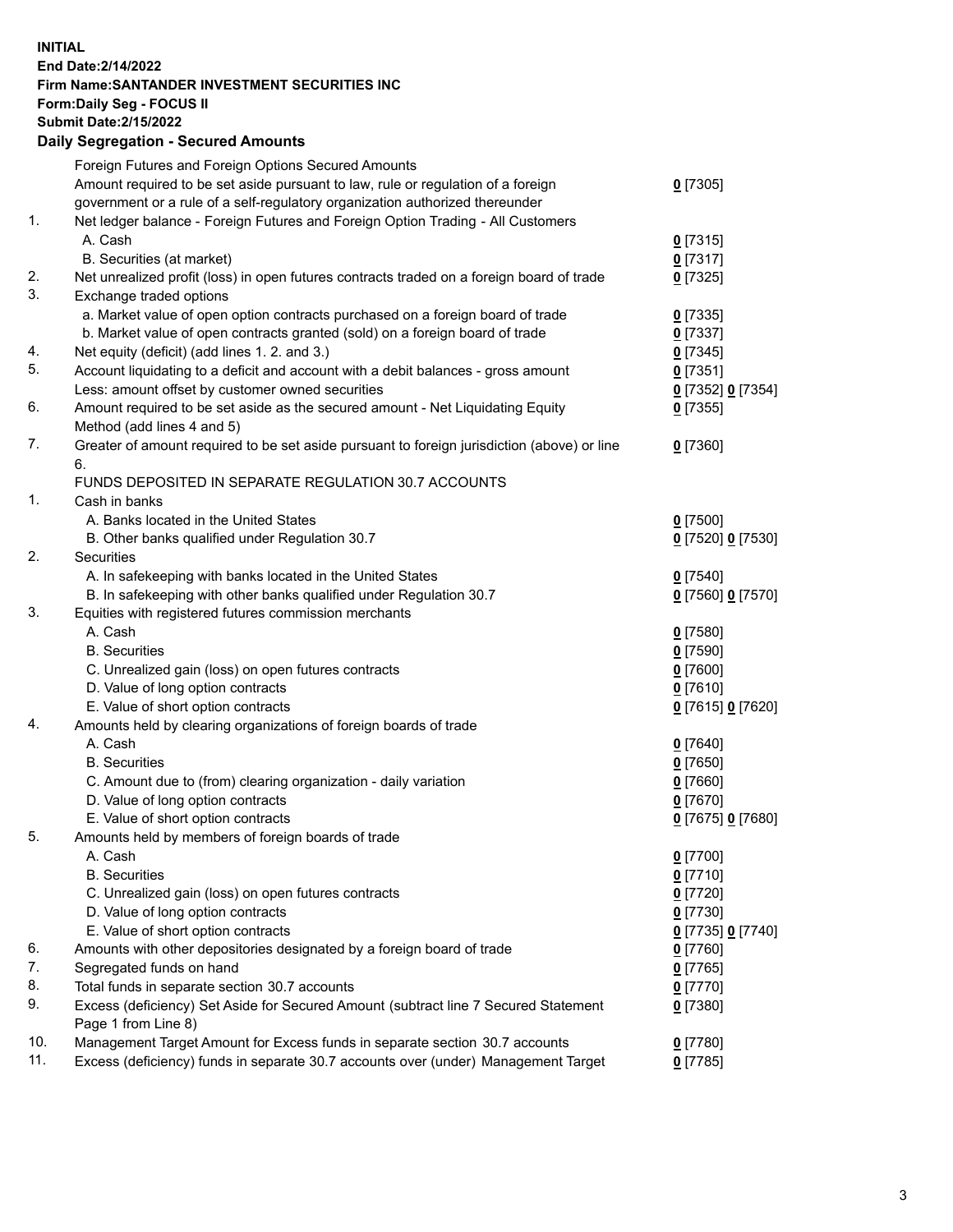| <b>INITIAL</b>      |                                                                                     |                      |  |  |  |
|---------------------|-------------------------------------------------------------------------------------|----------------------|--|--|--|
| End Date: 2/14/2022 |                                                                                     |                      |  |  |  |
|                     | Firm Name: SANTANDER INVESTMENT SECURITIES INC                                      |                      |  |  |  |
|                     | Form: Daily Seg - FOCUS II                                                          |                      |  |  |  |
|                     | <b>Submit Date: 2/15/2022</b>                                                       |                      |  |  |  |
|                     | Daily Segregation - Segregation Statement                                           |                      |  |  |  |
|                     | SEGREGATION REQUIREMENTS(Section 4d(2) of the CEAct)                                |                      |  |  |  |
| 1.                  | Net ledger balance                                                                  |                      |  |  |  |
|                     | A. Cash                                                                             | 2,262,656,475 [7010] |  |  |  |
|                     | B. Securities (at market)                                                           | $0$ [7020]           |  |  |  |
| 2.                  | Net unrealized profit (loss) in open futures contracts traded on a contract market  | $-36,305,295$ [7030] |  |  |  |
| 3.                  | Exchange traded options                                                             |                      |  |  |  |
|                     | A. Add market value of open option contracts purchased on a contract market         | 92,160,018 [7032]    |  |  |  |
|                     | B. Deduct market value of open option contracts granted (sold) on a contract market | 44,485,840 [7033]    |  |  |  |
| 4.                  | Net equity (deficit) (add lines 1, 2 and 3)                                         | 2,274,025,358 [7040] |  |  |  |
| 5.                  | Accounts liquidating to a deficit and accounts with                                 |                      |  |  |  |
|                     | debit balances - gross amount                                                       | $0$ [7045]           |  |  |  |
|                     | Less: amount offset by customer securities                                          | 0 [7047] 0 [7050]    |  |  |  |
| 6.                  | Amount required to be segregated (add lines 4 and 5)                                | 2,274,025,358 [7060] |  |  |  |
|                     | FUNDS IN SEGREGATED ACCOUNTS                                                        |                      |  |  |  |
| 7.                  | Deposited in segregated funds bank accounts                                         |                      |  |  |  |
|                     | A. Cash                                                                             | 240,248,437 [7070]   |  |  |  |
|                     | B. Securities representing investments of customers' funds (at market)              | $0$ [7080]           |  |  |  |
|                     | C. Securities held for particular customers or option customers in lieu of cash (at | $0$ [7090]           |  |  |  |
|                     | market)                                                                             |                      |  |  |  |
| 8.                  | Margins on deposit with derivatives clearing organizations of contract markets      |                      |  |  |  |
|                     | A. Cash                                                                             | 2,092,618,976 [7100] |  |  |  |
|                     | B. Securities representing investments of customers' funds (at market)              | $0$ [7110]           |  |  |  |
|                     | C. Securities held for particular customers or option customers in lieu of cash (at | $0$ [7120]           |  |  |  |
|                     | market)                                                                             |                      |  |  |  |
| 9.                  | Net settlement from (to) derivatives clearing organizations of contract markets     | -34,001,048 [7130]   |  |  |  |
| 10.                 | Exchange traded options                                                             |                      |  |  |  |
|                     | A. Value of open long option contracts                                              | 92,160,018 [7132]    |  |  |  |
|                     | B. Value of open short option contracts                                             | 44,485,840 [7133]    |  |  |  |
| 11.                 | Net equities with other FCMs                                                        |                      |  |  |  |
|                     | A. Net liquidating equity                                                           | $0$ [7140]           |  |  |  |
|                     | B. Securities representing investments of customers' funds (at market)              | $0$ [7160]           |  |  |  |
|                     | C. Securities held for particular customers or option customers in lieu of cash (at | $0$ [7170]           |  |  |  |
|                     | market)                                                                             |                      |  |  |  |
| 12.                 | Segregated funds on hand                                                            | $0$ [7150]           |  |  |  |
| 13.                 | Total amount in segregation (add lines 7 through 12)                                | 2,346,540,543 [7180] |  |  |  |
| 14.                 | Excess (deficiency) funds in segregation (subtract line 6 from line 13)             | 72,515,185 [7190]    |  |  |  |
| 15.                 | Management Target Amount for Excess funds in segregation                            | 70,000,000 [7194]    |  |  |  |
| 16.                 | Excess (deficiency) funds in segregation over (under) Management Target Amount      | 2,515,185 [7198]     |  |  |  |
|                     | <b>Excess</b>                                                                       |                      |  |  |  |